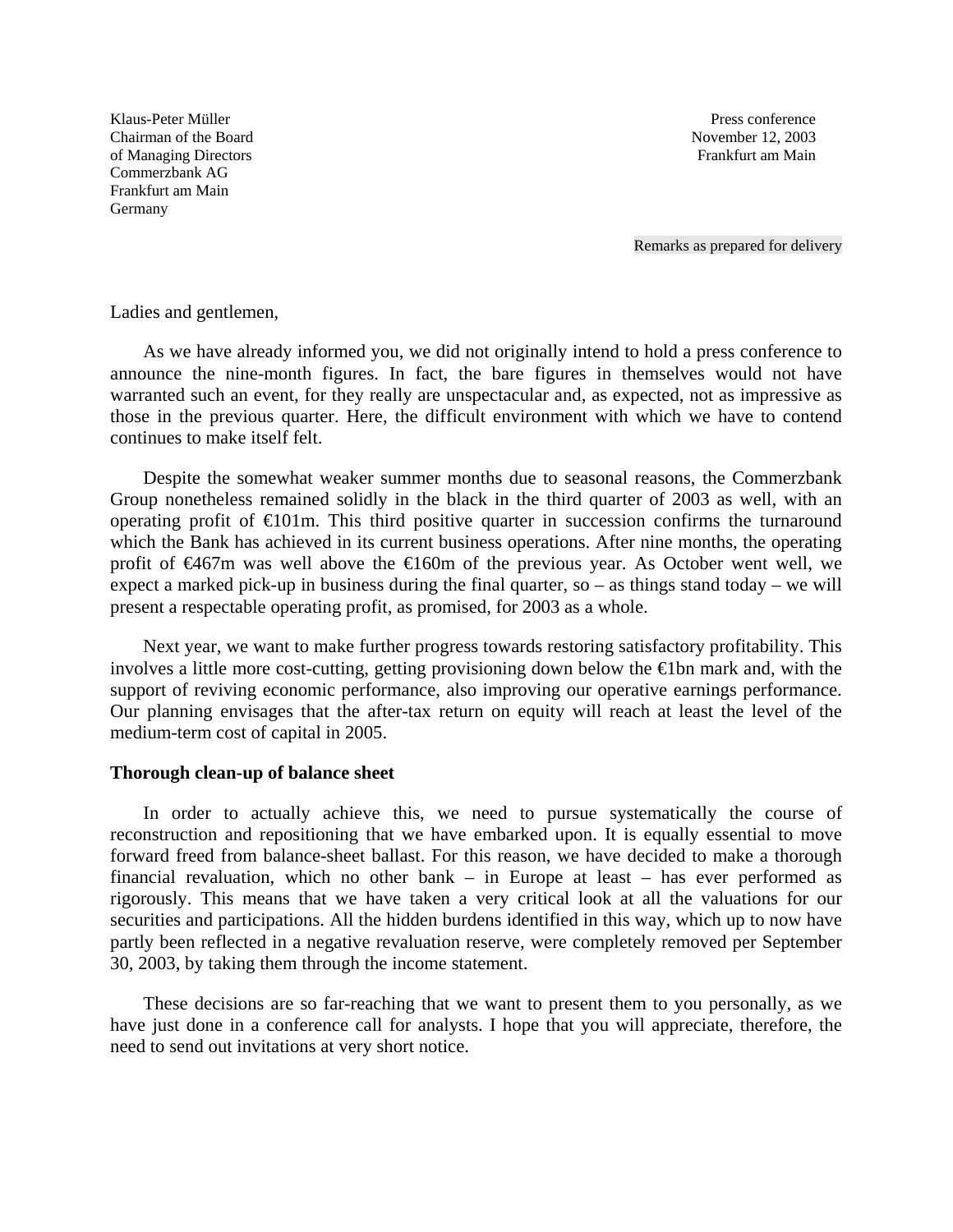We have marked down the book values of all those listed participations which were still above their market values – despite the recovery in share prices in recent months – to values which can be realistically achieved in the market. This relates both to industrial shareholdings and to stakes in such financial institutions as Banca Intesa, Generali and the Spanish SCH.

We have written down other participations to a fair value. These are primarily our 31.8% interest in Eurohypo AG and in our London asset-management subsidiary Jupiter International. In the former case, market conditions and the business model have changed so much since last year that we felt it necessary to adjust its valuation. Jupiter is a successful company, but its earnings even in the foreseeable future would not have been sufficient to cover the current funding costs and the very high amortization of goodwill within the Group. Our step, therefore, removes a major burden from the shoulders of our Asset Management as it returns to profitability.

The financial consequences of the revaluation measures amount to altogether  $\epsilon$ 2.3bn. Eurohypo, the asset-management units and also several smaller companies add up to roughly €1bn. Taking into consideration these expenses arising from special factors, we show a consolidated loss of  $\epsilon$ 2.2bn per September 30. For 2003 as a whole, a consolidated loss in the region of  $\epsilon$ 2bn is likely. Unfortunately, this makes it impossible to pay a dividend for 2003; however, our issued profit-sharing certificates will receive a full distribution under interest expenses. Let me repeat: despite this book loss, we will be in the black in operative terms, thus confirming the strategic progress we have made, which is reflected in the income statement.

Through the removal of all the so-called hidden burdens per September 30, the revaluation reserve, which forms part of our equity, registers a plus of €650m. To get rid of any possible suspicions that might be lingering, this also shows that it was not the case that we had to stop up new holes; rather, we have laid bare the hidden burdens which have been recognized for some time and shown them in the income statement.

Through our measures, we have created a very high degree of transparency, which is certainly not the norm. And I am convinced that we have thus made a positive contribution towards regaining the trust of the capital market in our accounting.

## **Capital increase without subscription rights**

In order to soften the impact of our offensive on regulatory capital, we have resolved – with the approval of our Supervisory Board – a capital increase without subscription rights for our shareholders. On the basis of the authorizations of our 1999 and 2002 annual general meetings, 53.3m or just under 10% of all Commerzbank's issued shares have been offered since this morning to institutional investors in an accelerated book-building process by Morgan Stanley and Commerzbank Securities as joint lead managers/joint book-runners. We expect this transaction to be completed rapidly. After this capital increase, the Bank's core capital ratio will stand at about 7%, which is in line with our long-term target.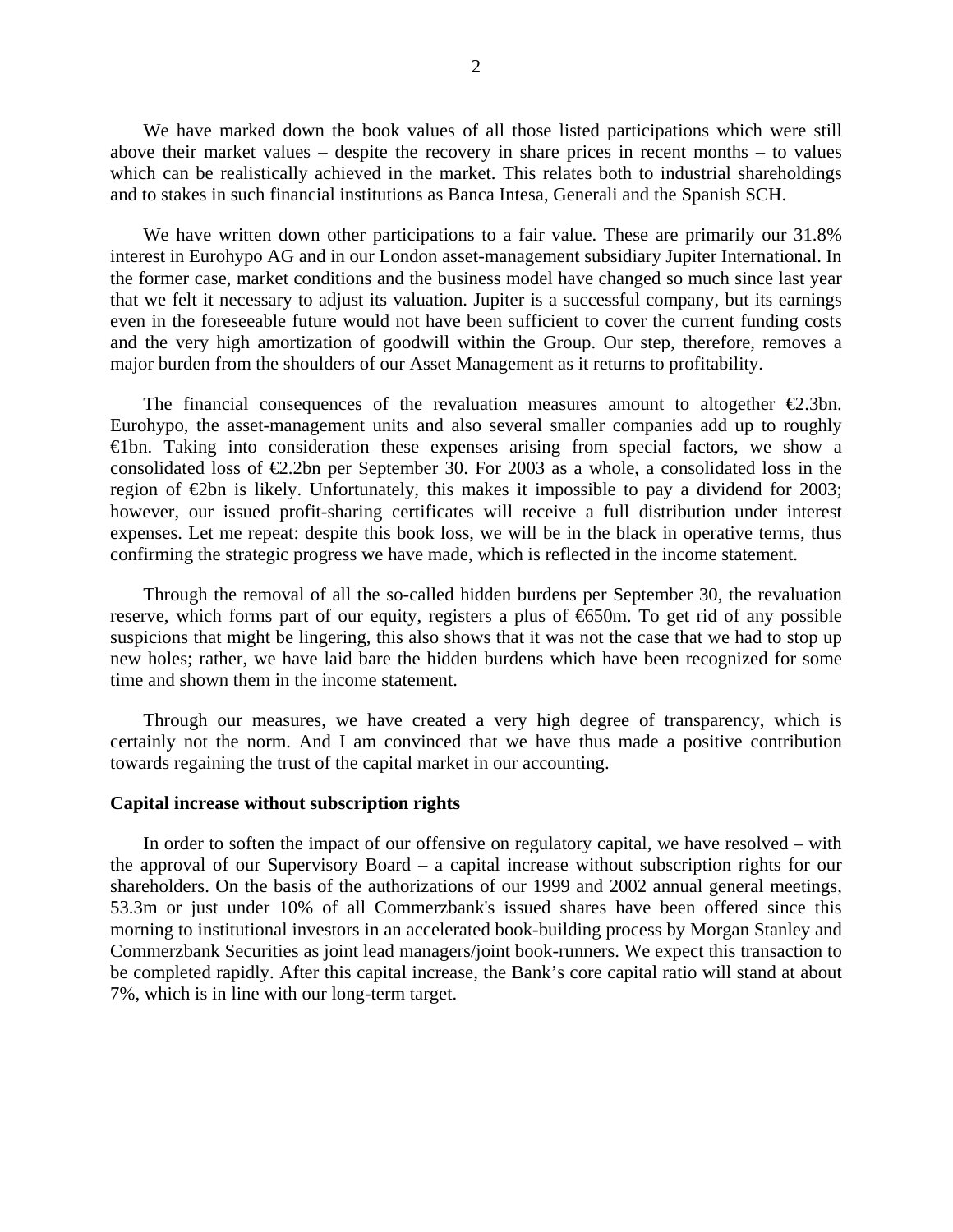## **Broader scope for the future and greater flexibility**

Those, then, are the consequences for the balance sheet. I should now like to outline the reasons for our decision in more detail. It is important to recognize that we acted on our own initiative. We were under no external pressure – neither from the supervisory authorities, nor from rating agencies, nor from the capital market. We are aware that we have entered new territory, but we hope that, at the end of the day, we will earn respect – and perhaps even recognition – for a courageous decision that springs from a healthy self-confidence.

There are sound financial and strategic arguments for what we have done:

- The non-recurring write-downs immediately reduce our amortization of goodwill. Where we previously worked with sandpaper, we have now used a saw.
- By evaluating our participations portfolio close to market prices, we are making disposals from it easier.

We will regain our full freedom of action and will then be able to sell when we think the time is right. This gives us a degree of flexibility that had been lacking. For the years ahead, we can imagine a rapid reduction of participations, provided that it is possible to achieve the corresponding realized profits. The latest development in this connection is the disposal yesterday of our 2% stake in T-Online International to Deutsche Telekom. Here we made a sizeable profit in double-digit millions.

- In addition, each disposal lowers the funding costs for these participations. Together with the reduction of goodwill amortization, the decisions which we have taken will improve our results *praeter propter* by more than €200m per year.
- All in all, the measures which we have adopted, therefore, will serve to restore Commerzbank's ability to generate profits and to pay a dividend on a sustained basis.
- Our shareholders should also benefit from our improved profitability in the form of a higher share price and rising dividend payments. As from 2004, we want to offer shareholders an appropriate return on their investment.
- Greater financial manoeuvrability also means greater strategic scope. Commerzbank now presents itself as a focused and cleaned-up institution with a realistic chance of achieving profitable growth. But we will also be in a position to think in terms of larger acquisitions again.
- Ultimately, we are aiming for a higher rating from rating agencies.
- We will also benefit to the full from every economic recovery, without having to use income from current business operations or non-recurring income for necessary revaluation measures in other areas.

And last but not least, we are strengthening our competitive position. After our extensive revaluation operation, Commerzbank can play an active role in the coming consolidation process, both among the private-sector banks and between the three pillars of German banking. Above all, we can work together with potential national and international partners from a position of strength.

Let me sum up. Over the past few weeks, we have held intensive discussions on this double strike – consisting of the complete revaluation of our securities and investments portfolio, on the one hand, and the capital increase, on the other – and we are convinced that we have made the right decision.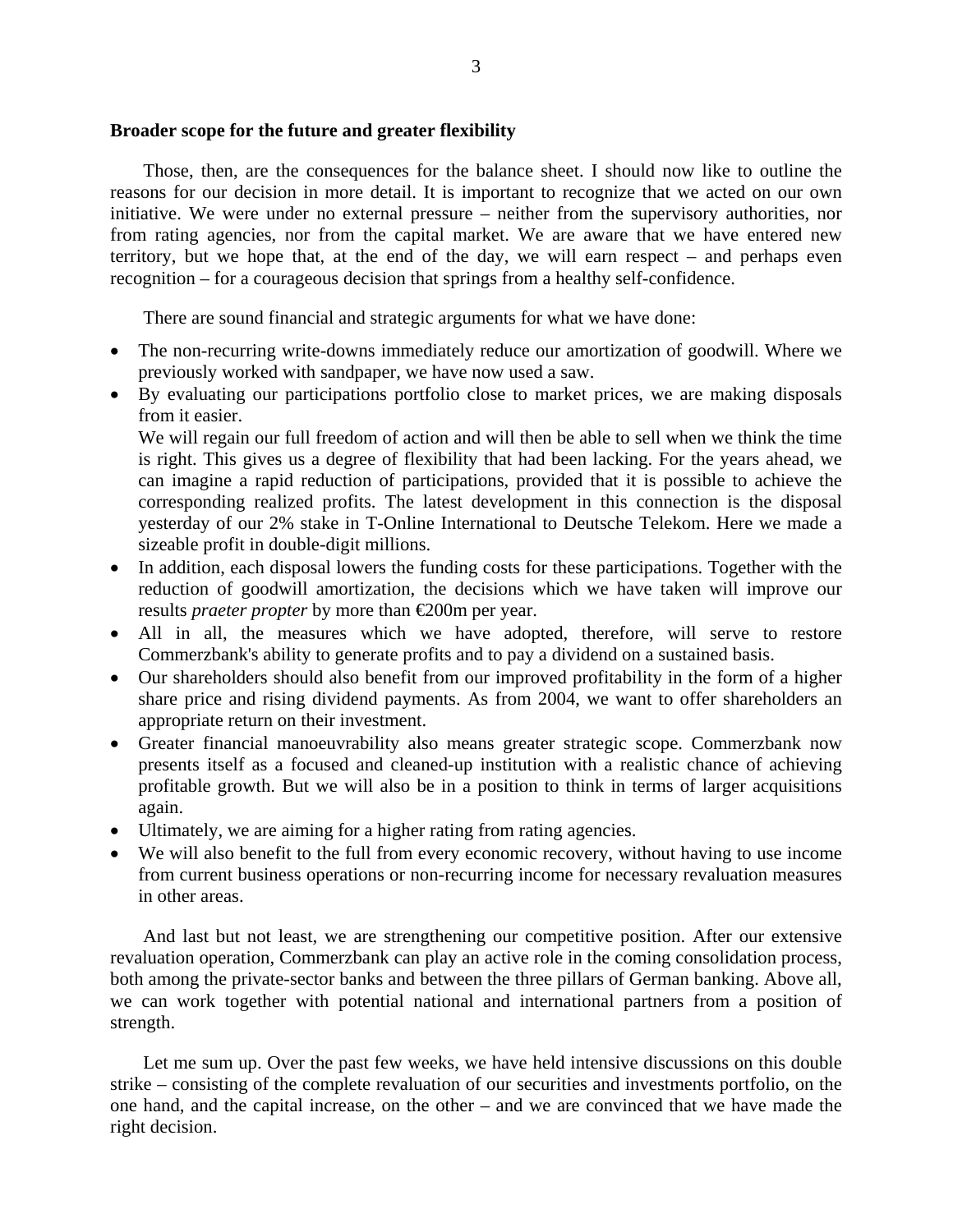Perhaps our situation can be compared to a triple jump in athletics. In view of the familiar strategic and financial restrictions, a single jump – a long jump as it were – would not have taken us far enough two years ago. So we tried it with three shorter jumps, which altogether – as in sport – produce a better result. With our first jump, we put our cost side in order. With the second, we restored our operative earnings power. And with our final jump, we have now brought our balance sheet into line with the market, thereby regaining our ability to seize the business offensive. As of today, Commerzbank is a new and better bank.

## **Third quarter 2003**

I will now give you a short overview of the figures for the third quarter, which was characterized by high special expenses. Unfortunately, it was also marked by a continued decline in the demand for credit, weaker trading results and a development below plan at various European units. You will find further details in our published interim report.

Due to the smaller consolidated balance-sheet total, which now amounts to  $\epsilon$ 391bn, our net interest income declined both in the third quarter and in the three quarters taken together. Average margins in lending are recovering somewhat, but they were unable to compensate for the reduction of risk-weighted assets. However, the drop of almost 14% in net interest income is reduced to minus 3.6%, if it is – quite legitimately – adjusted for the former Rheinhyp, which was deconsolidated in August 2002. We assume that, as the economic recovery gets under way, our lending will pick up again, especially to *Mittelstand* customers, to the benefit of net interest income. At all events, we have made the necessary funds available through our loan offensive. At the same time, we are doing all we can to achieve higher margins in our business. Together with the lighter interest burden, thanks to revaluation, this should soon lead to distinctly higher net interest income.

Our provisioning is right on target. Unless there are unforeseen developments in the fourth quarter, we will have, as frequently stated, a provisioning figure of  $\bigoplus$ . 1bn for the year as a whole – which is a good €200m less than in 2002. With a provisioning ratio of not even 0.7%, we will achieve a level that is ambitious by international standards as well. Our risk management is functioning well, therefore.

At over €500m, net commission income remained stable in the third quarter as well. In a year-on-year comparison, a small decline of 5% was registered after nine months. Here too, there are signs that we will achieve higher income again in the near future, as retail investors return to the stock market and asset-management activities pick up.

Our trading profit was dented by the summer and failed to match the particularly good figures of the first two quarters. Apart from weaker stock-exchange turnover, the main reason was the sharp rise in yields on interest markets. All the same, after nine months our trading profit was more than a third higher than last year.

We are quite satisfied and ahead of plan with the persistent downward trend for operating expenses. At end-September, these came to  $\epsilon$ 3.4bn – more than half a billion euros, or practically 14%, lower than a year previously. This impressively demonstrates the success of our two costcutting offensives. At Group level, we now have 3,849 fewer people than a year ago. The reduction of the present workforce of 33,327 to around 32,000 will continue next year.